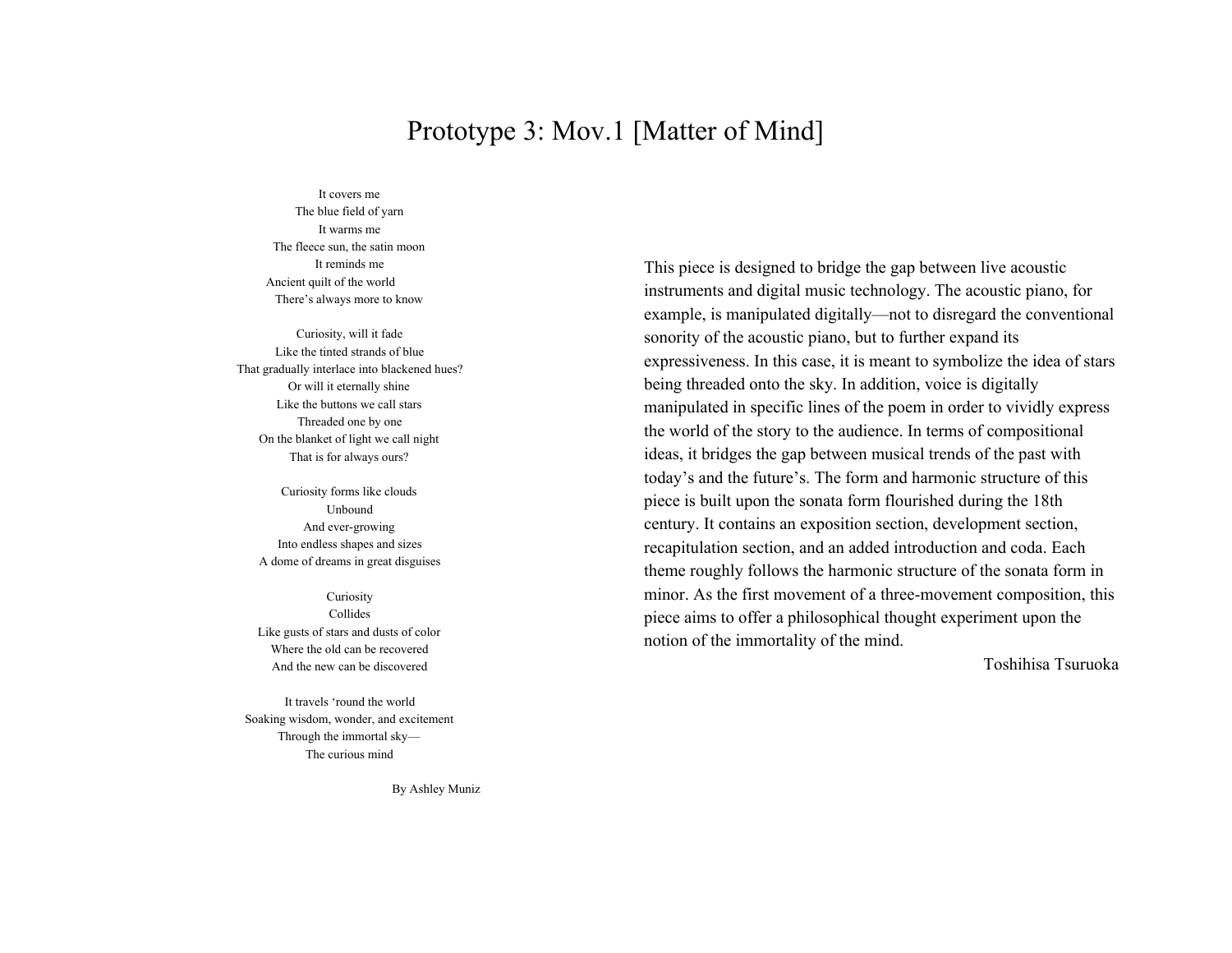## **Guidelines for Performance**

#### **Dialogue**:

Read the text calmly with a sense of innocent excitement. During the B section, read with a dreamy air. (apply appropriate effects if desired. Open for free interpretation.)

#### **Piano**:

Warm acoustic piano with delay [delay time of 8th and quarter note]. Move fast and smooth as if threading stars.



### **Voice**:

Sing along side with guitar. Change octaves when notated. Huh sound humming. (open for free interpretation.)

### **Guitar**:

Clean guitar tone unless notated otherwise.

(\*6) During the development section (B section), use spacious effect with a very little dry signal. (sample signal path: filter delay - reverb - resonator - flanger phaser)

Apply an overdrive effect at bar 86.

### **Violin**:

Ideally, 2 players on each Violin part.

### **Synthesizer**:

Simple square wave synthesizer.



#### **Synth Bass**:

Moog type synthesizer with sawtooth wave. Use low pass filter in order to obtain rounder mellow sound.



**909 Drum machine**: any drum machine



\*1 Snare roll off with low pass filter in order to make a dark snare sound

**Pad**: Different note head represents different type of pad sound. Dotted lines represent the decay of each note.



\*2 bright dreamy/windy sounding pad (open for free interpretation) \*3 small dreamy/symphonic sampled sound (open for free interpretation) \*4 large dreamy/symphonic sampled sound (open for free interpretation)

\*5 Start playing during the fermata.

\*6 Freely play each note notated with spacious effect. Roughly sync with each pad sound on each bar.

\*7 Fade in by playing notated sequence of notes extremely fast and repeat. Fade out with the pad sound and proceed to the next section.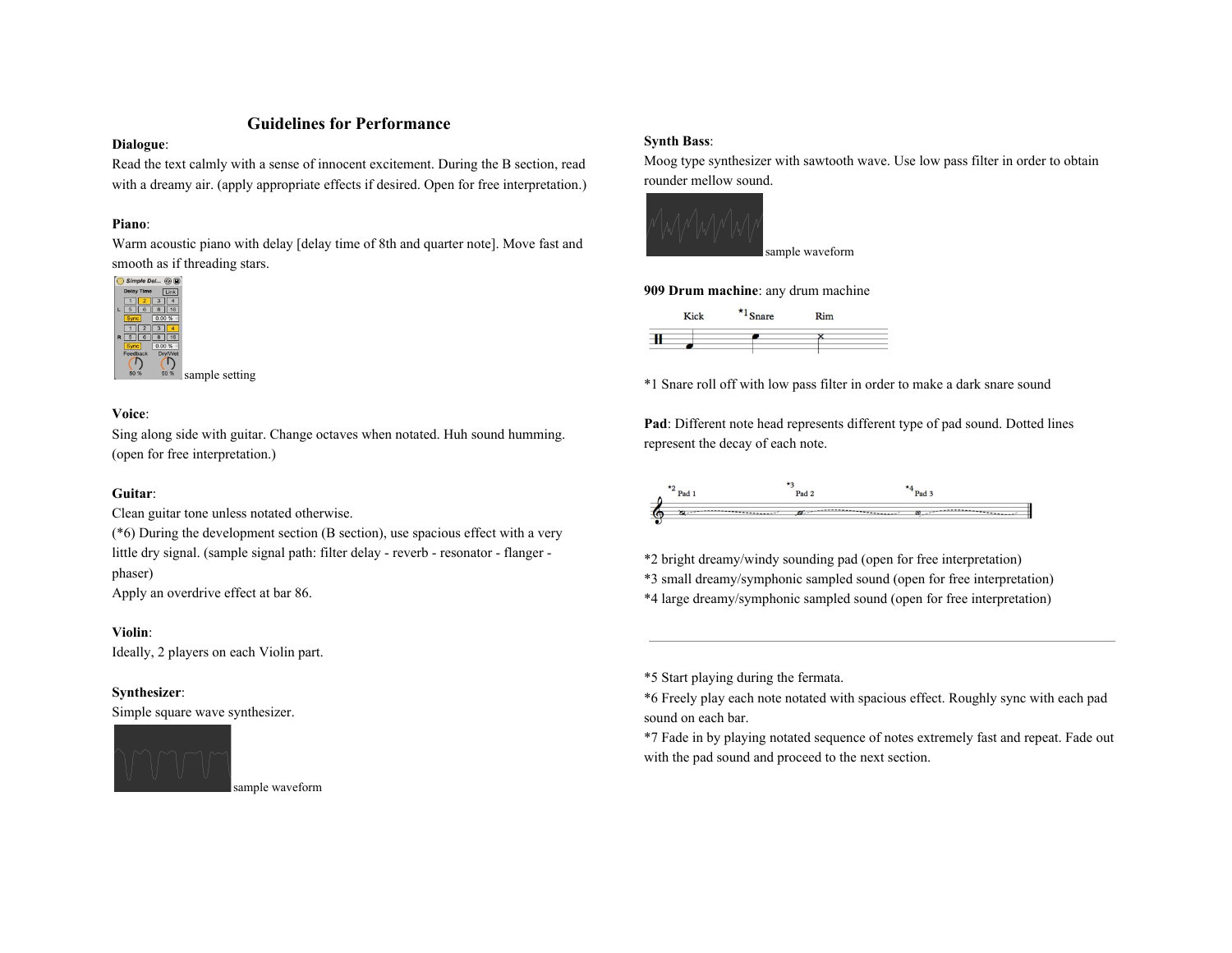Prototype 3: Mov.1 [Matter of Mind]





2016 Copyright © ToshihisaTsuruoka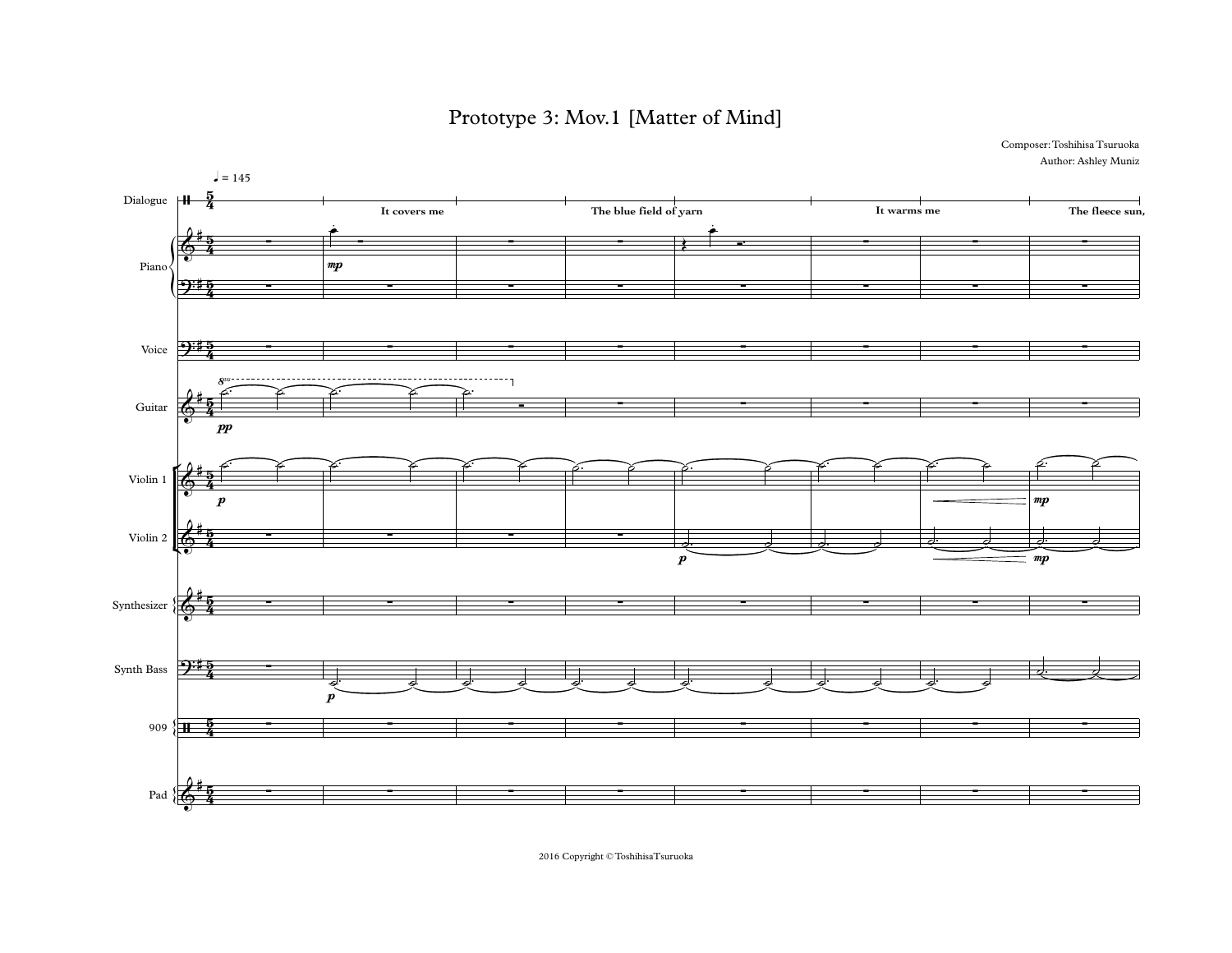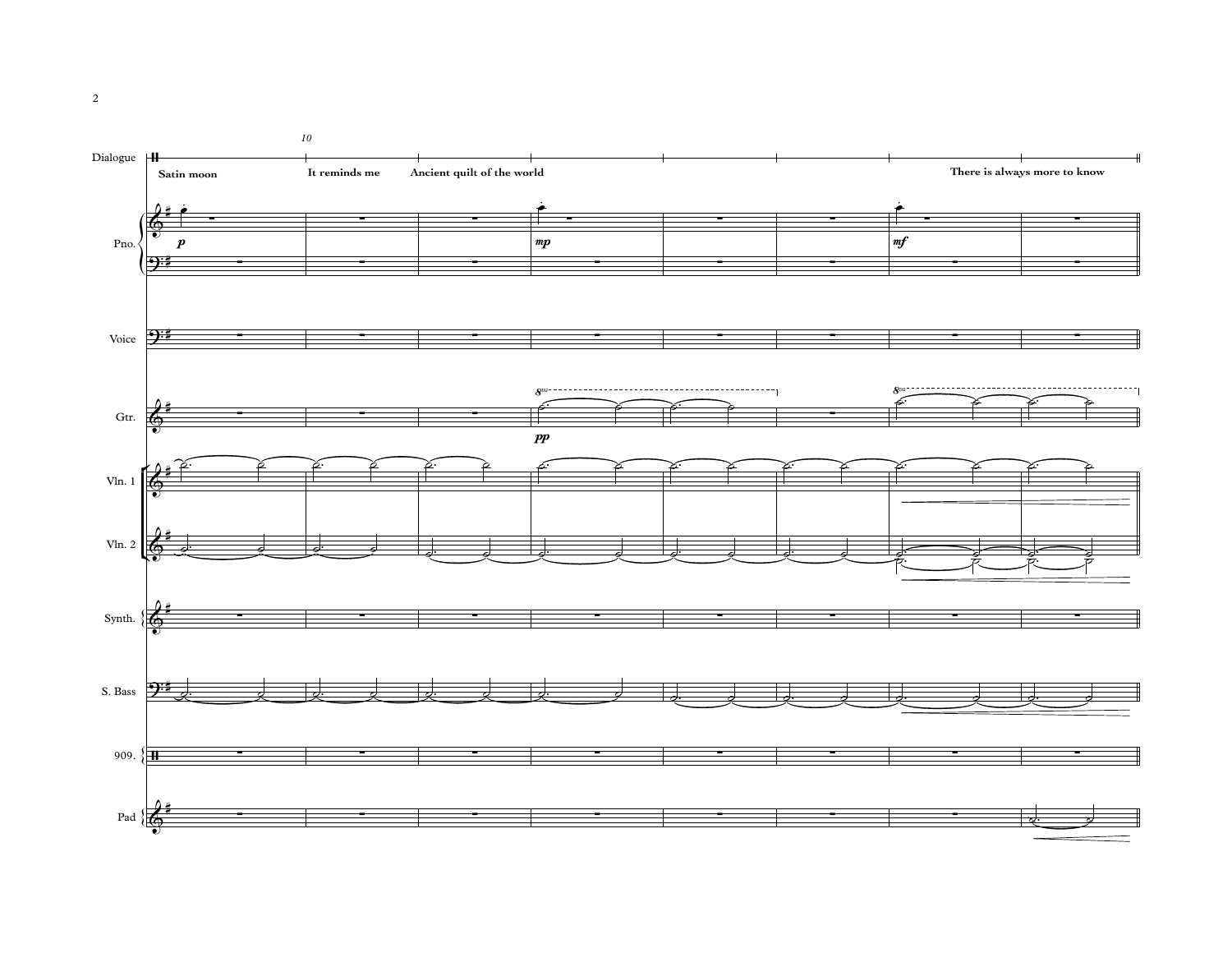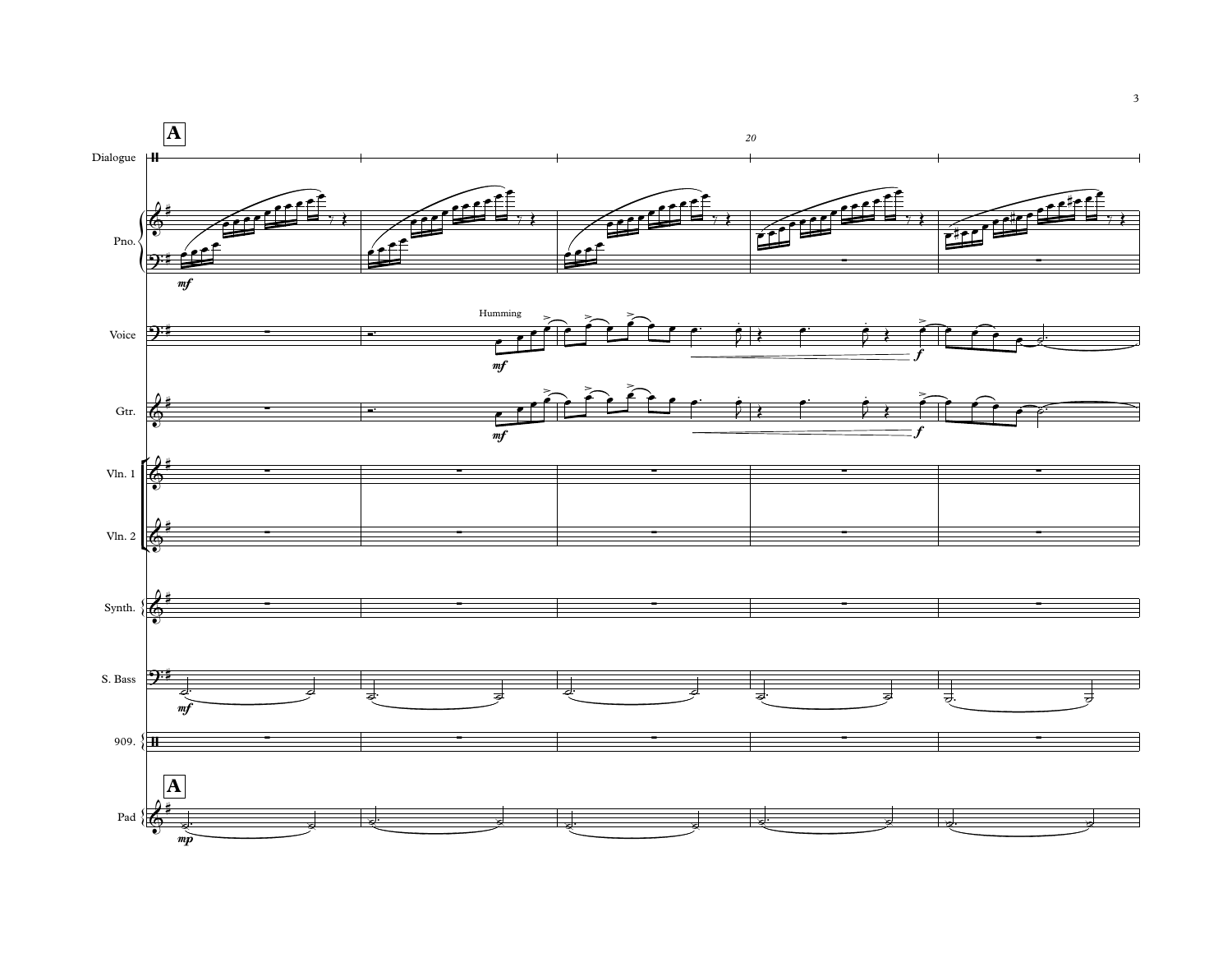

 $\overline{4}$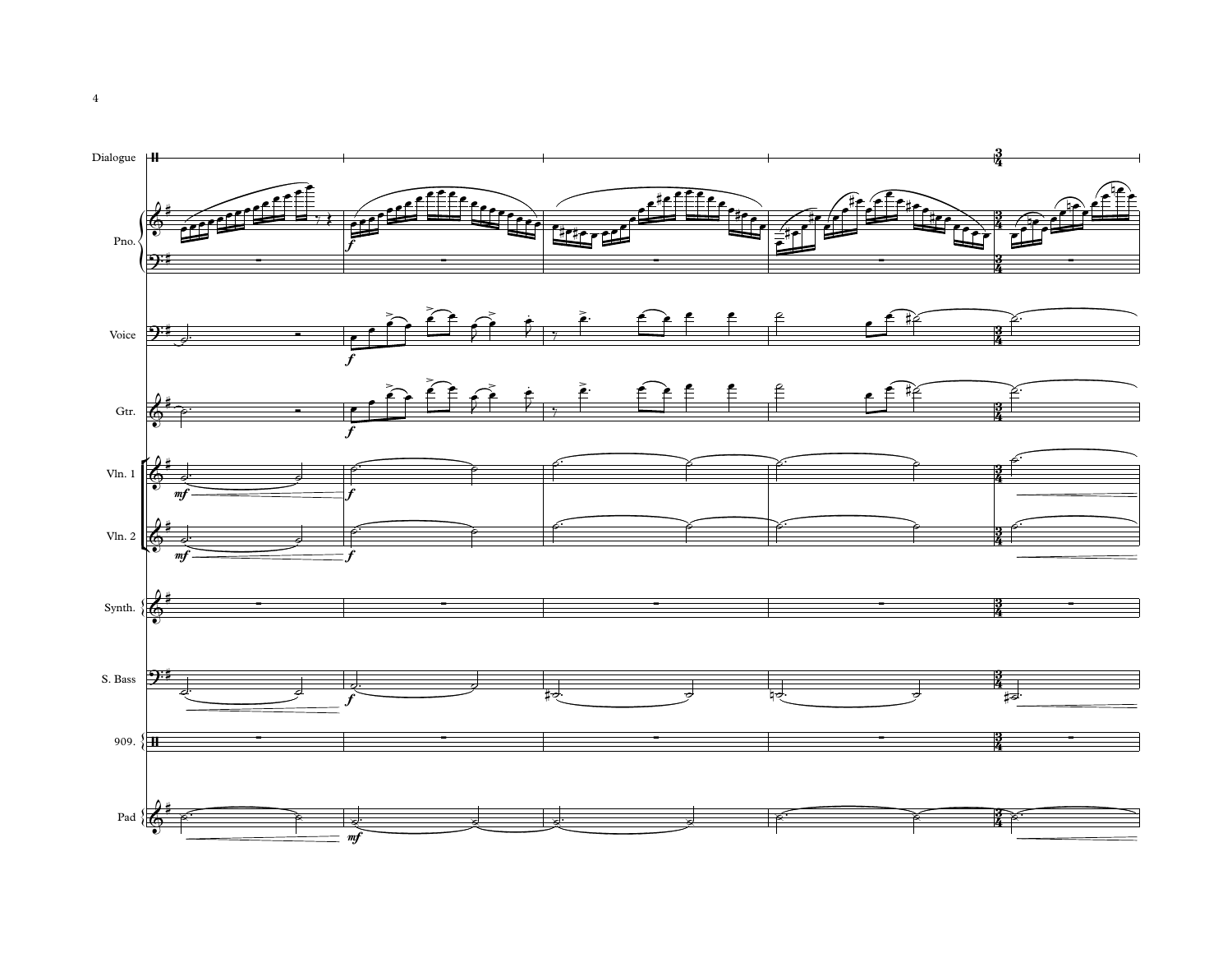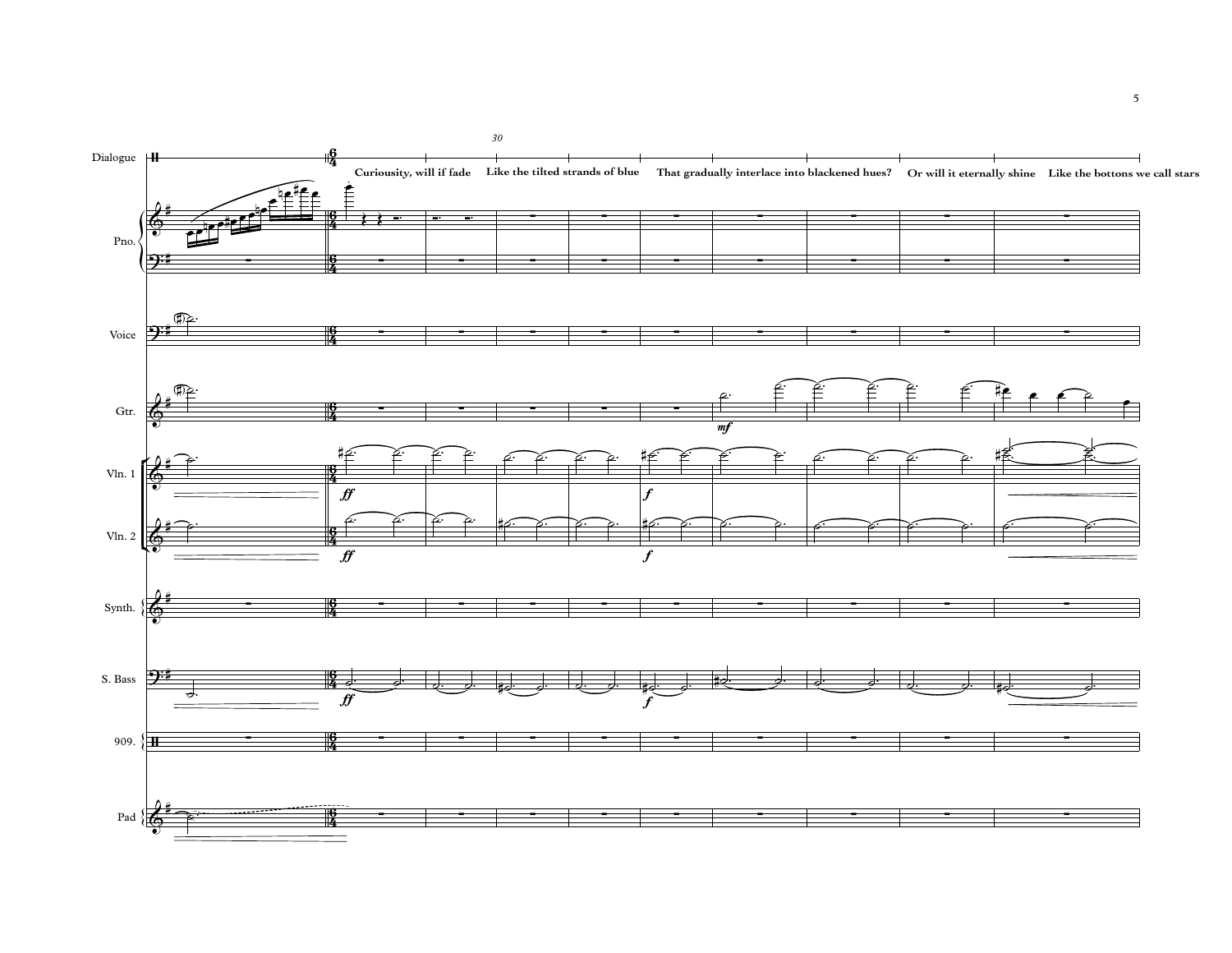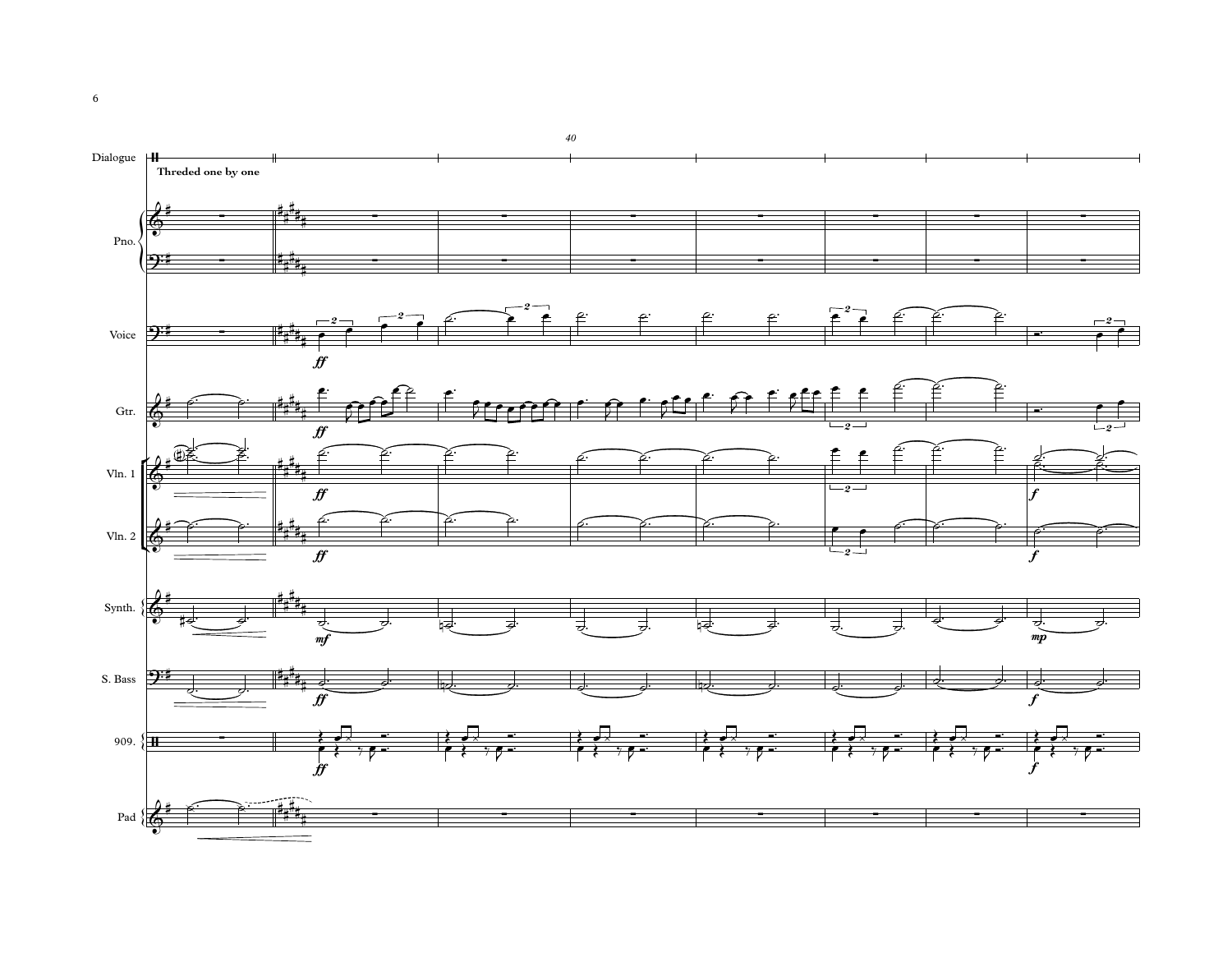rit. . . . and a series and ٠.

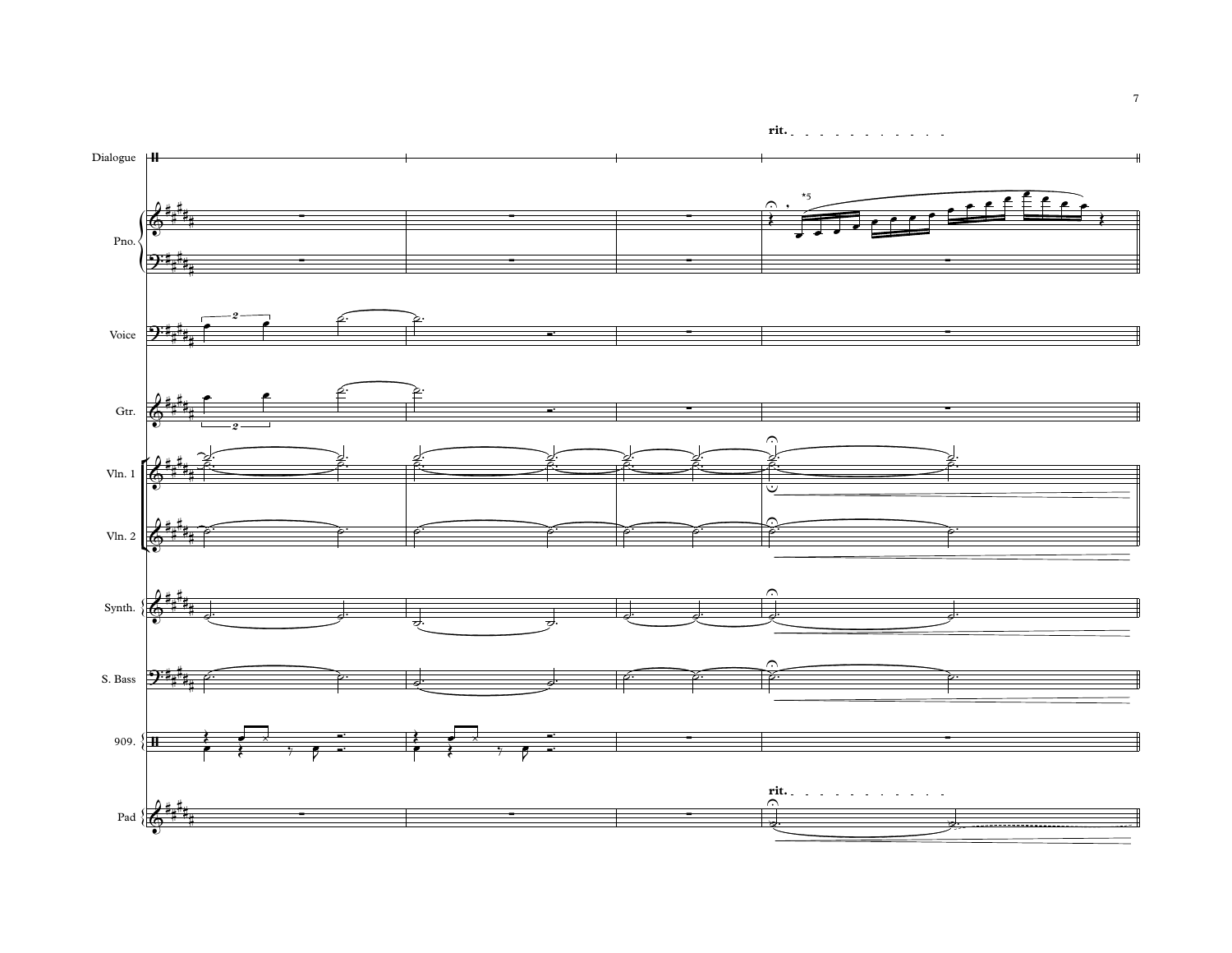

 $\,8\,$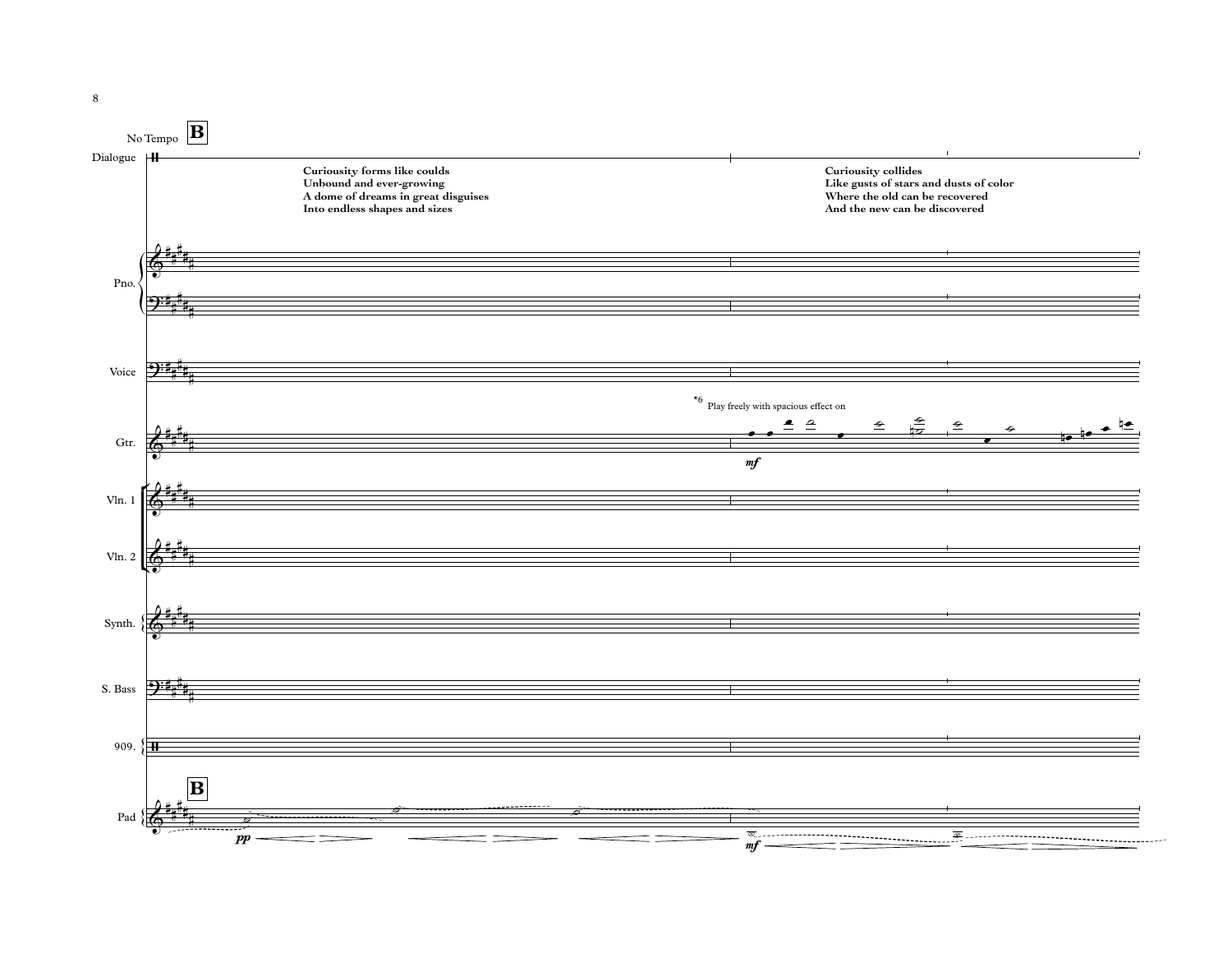

 $\overline{9}$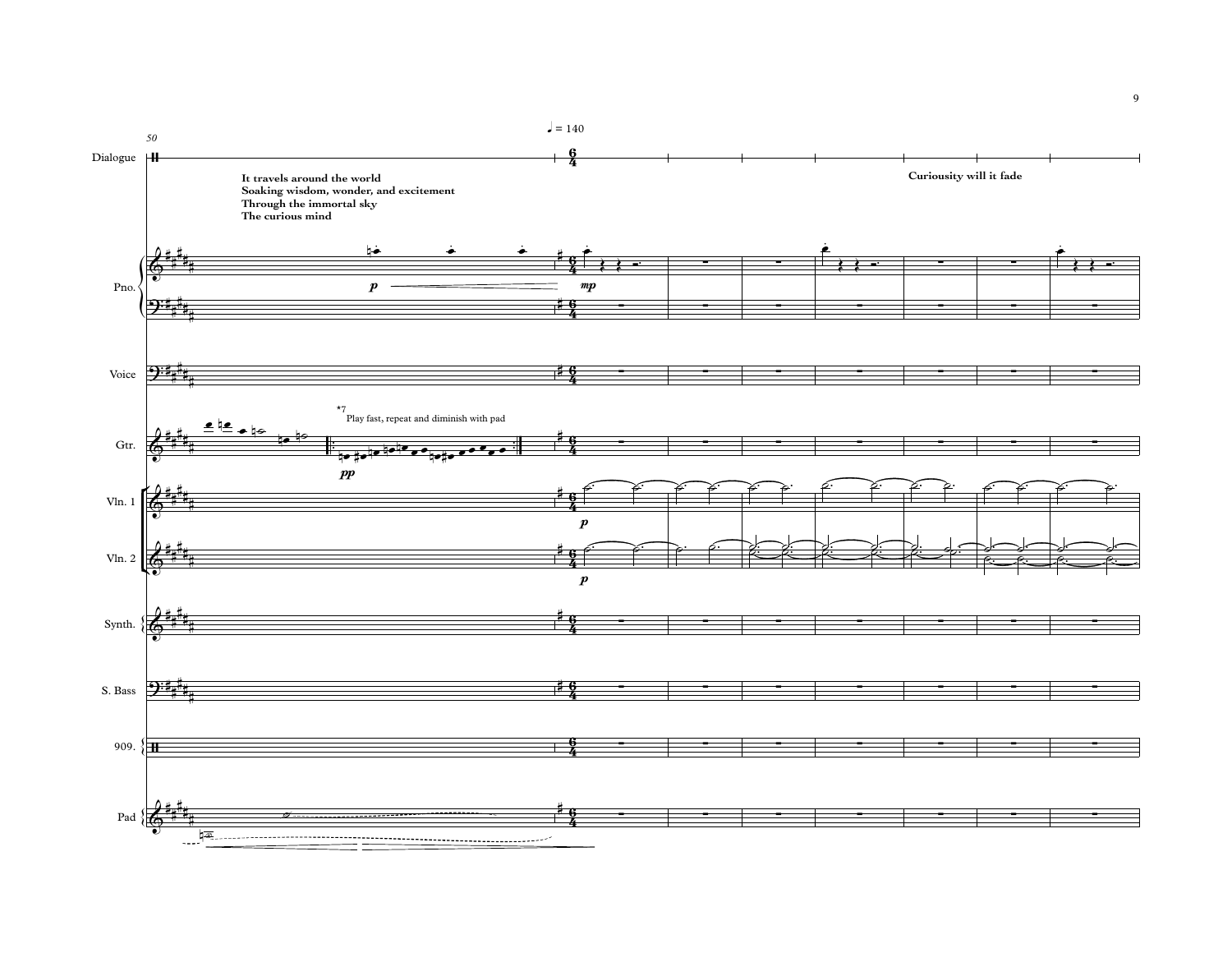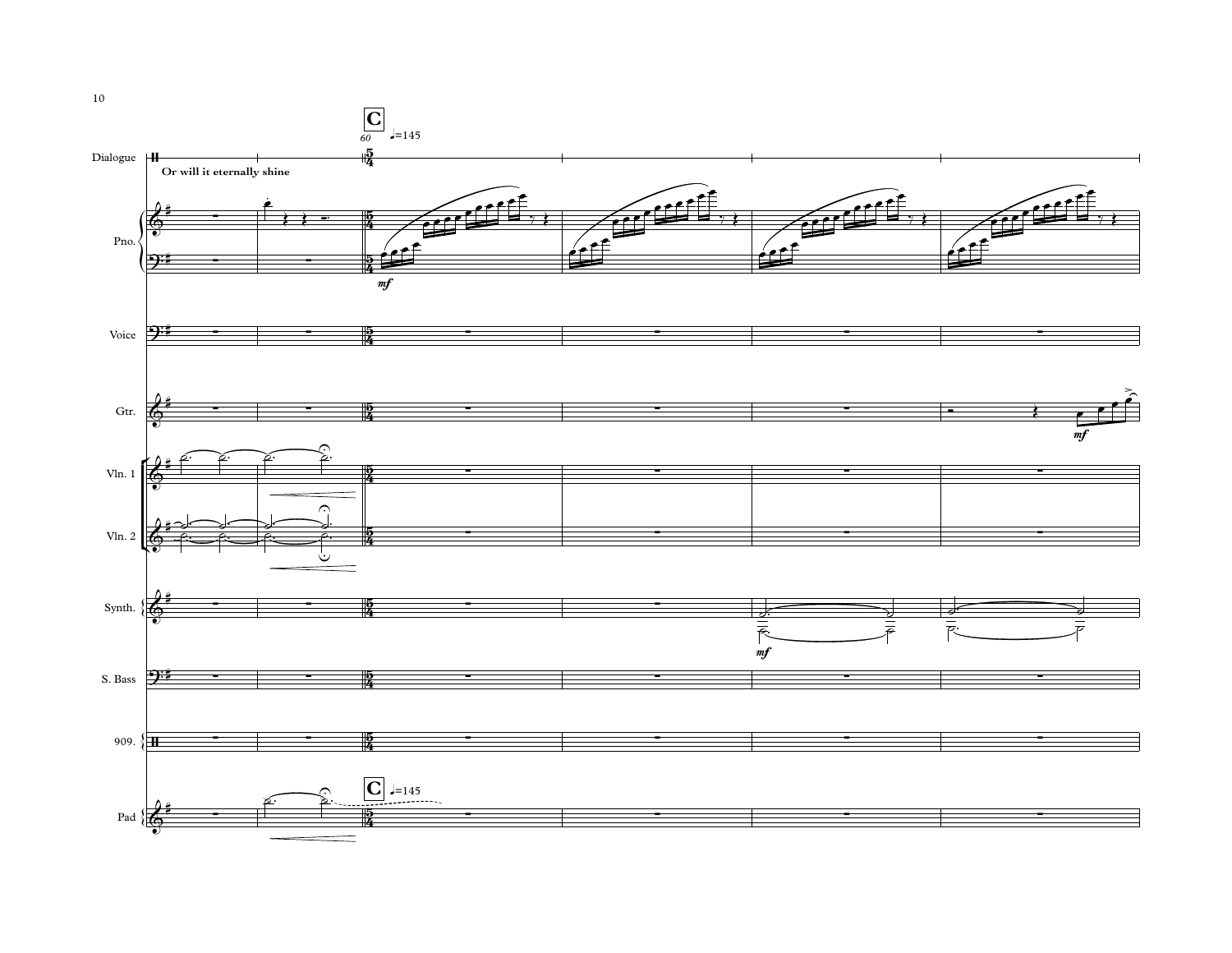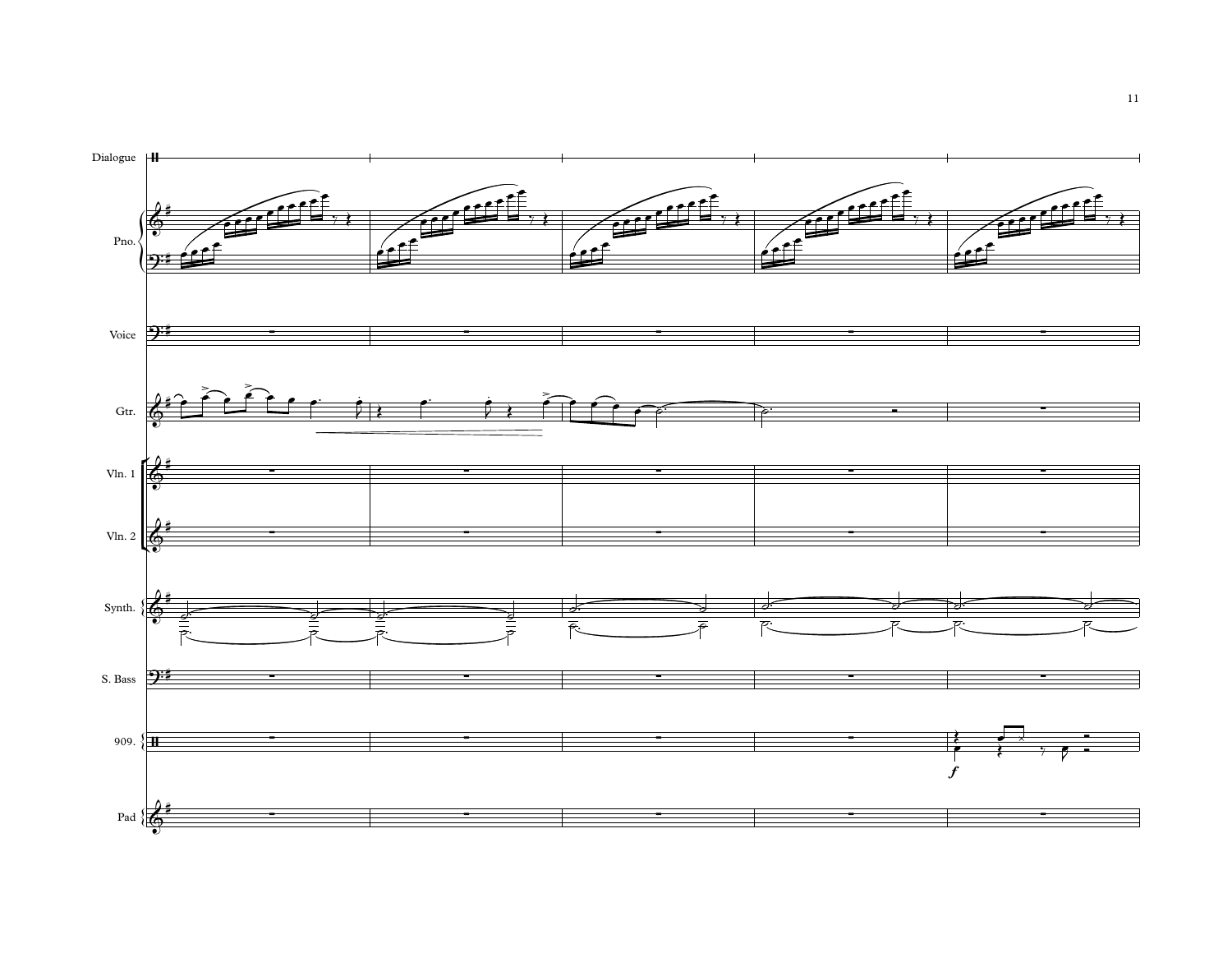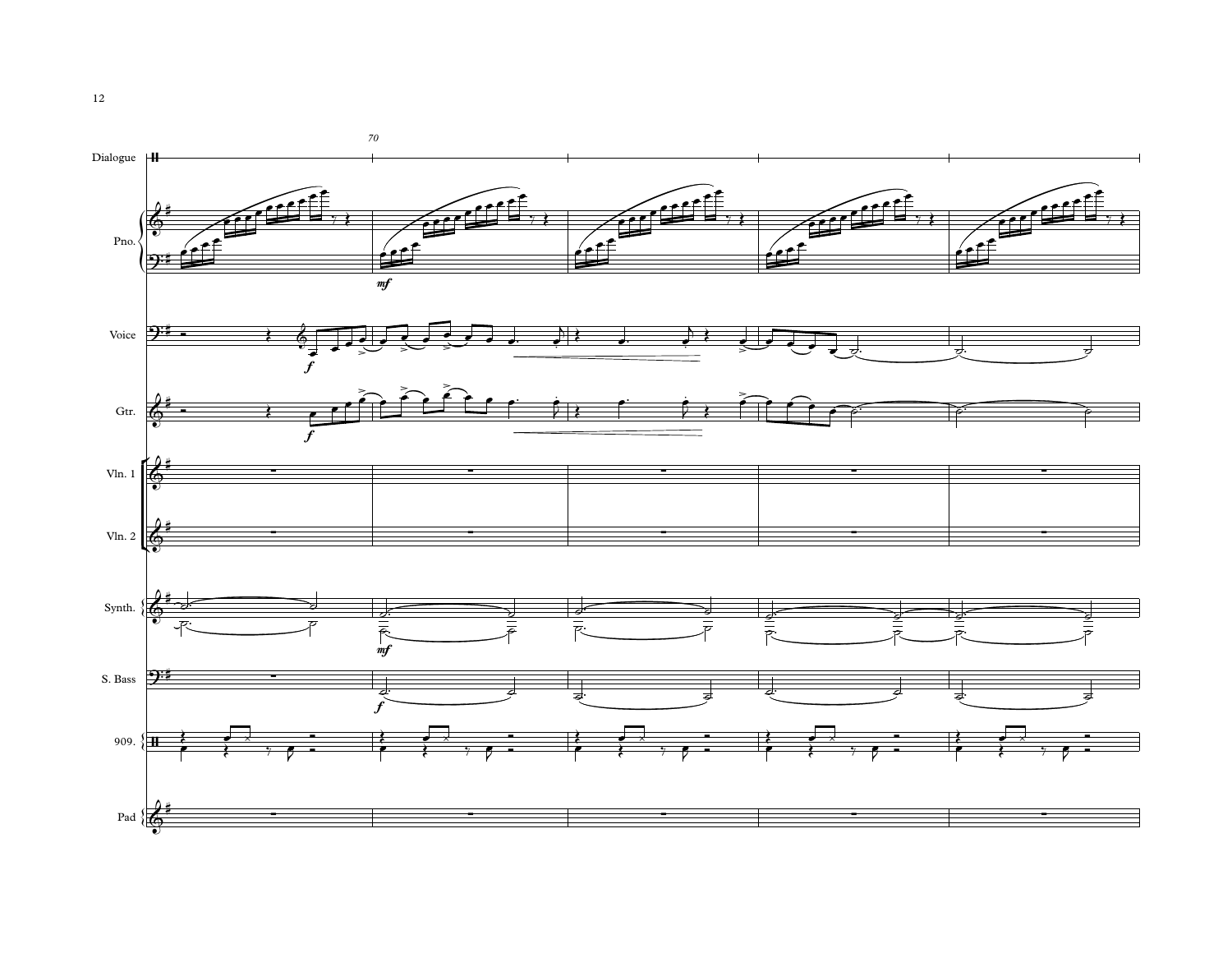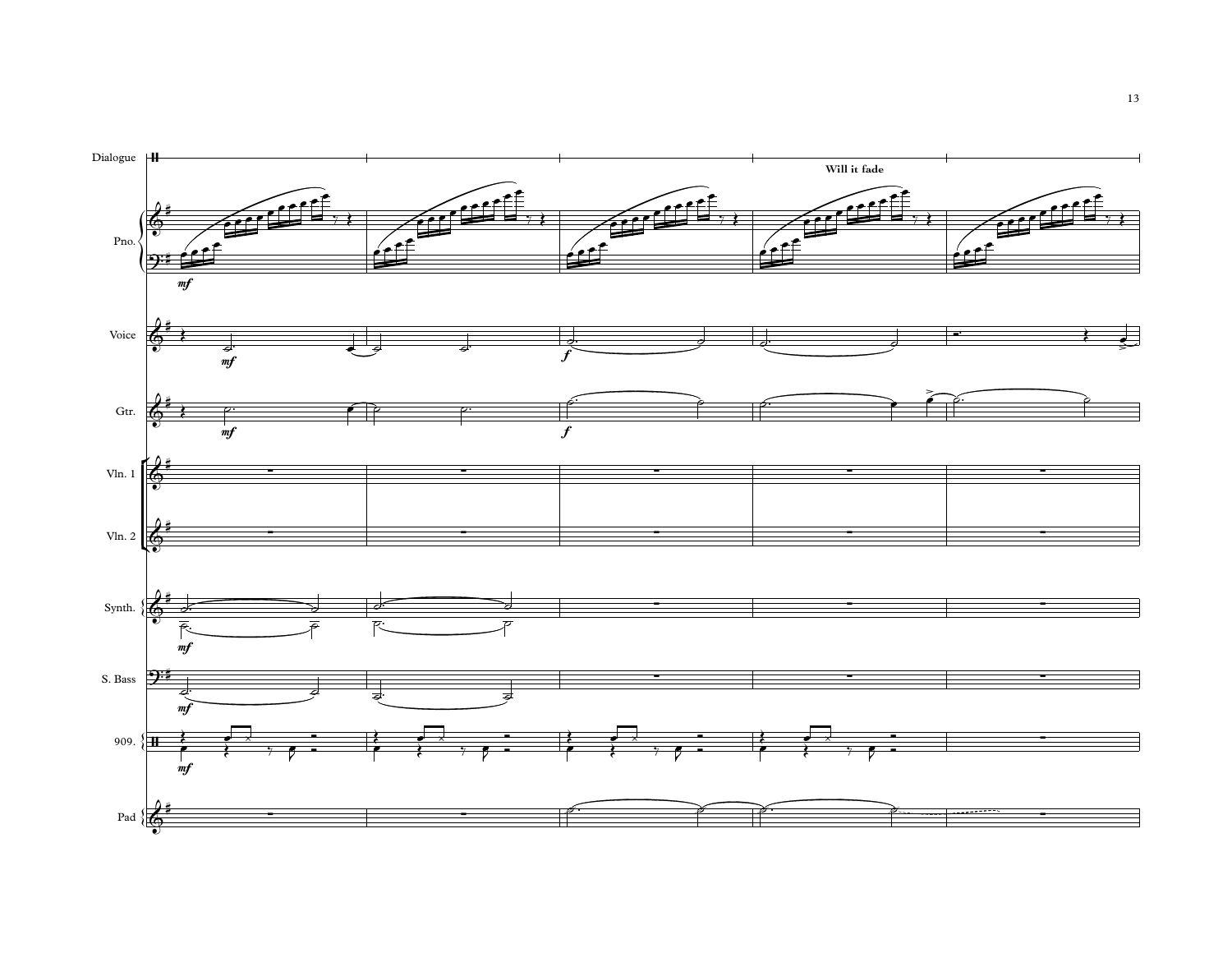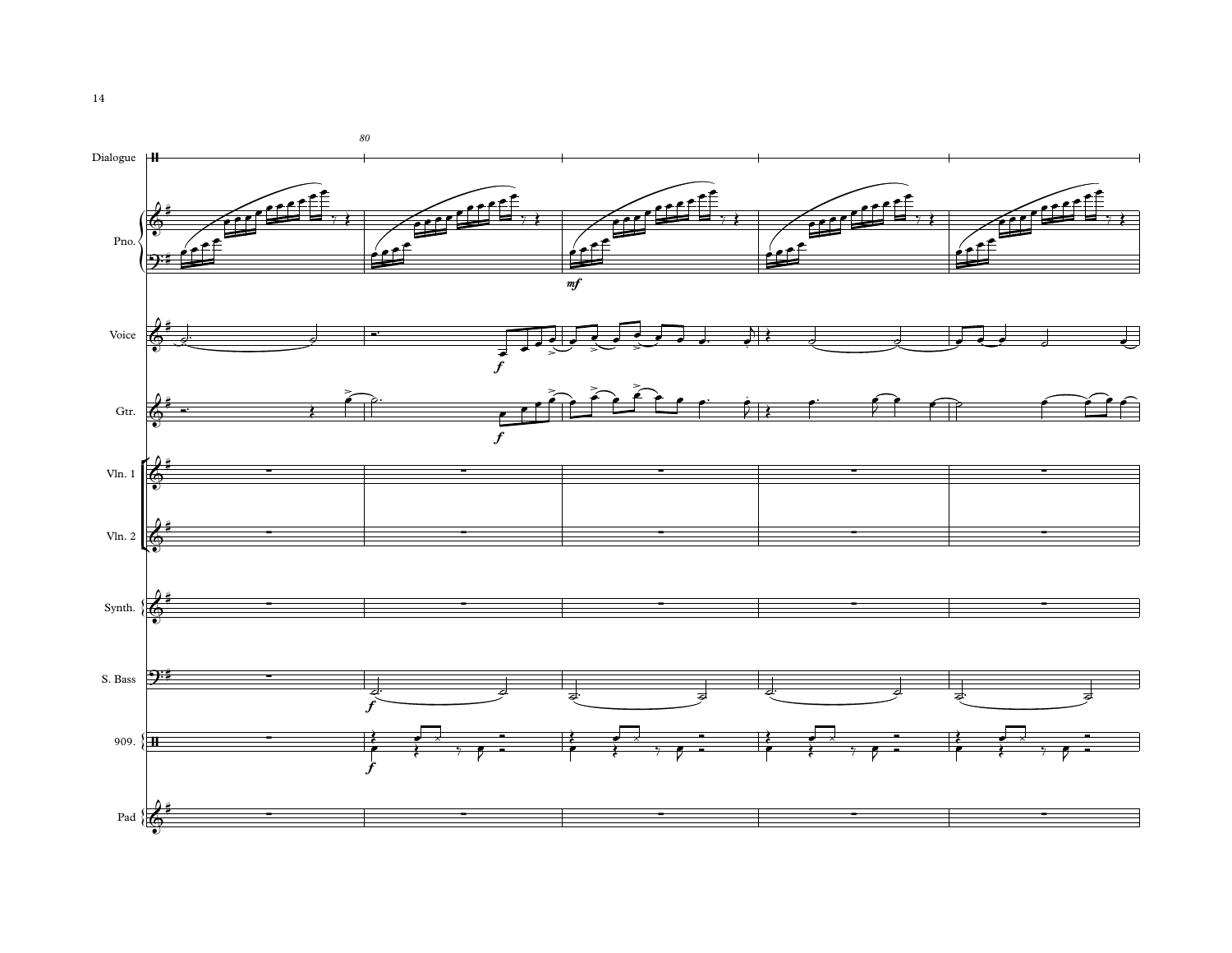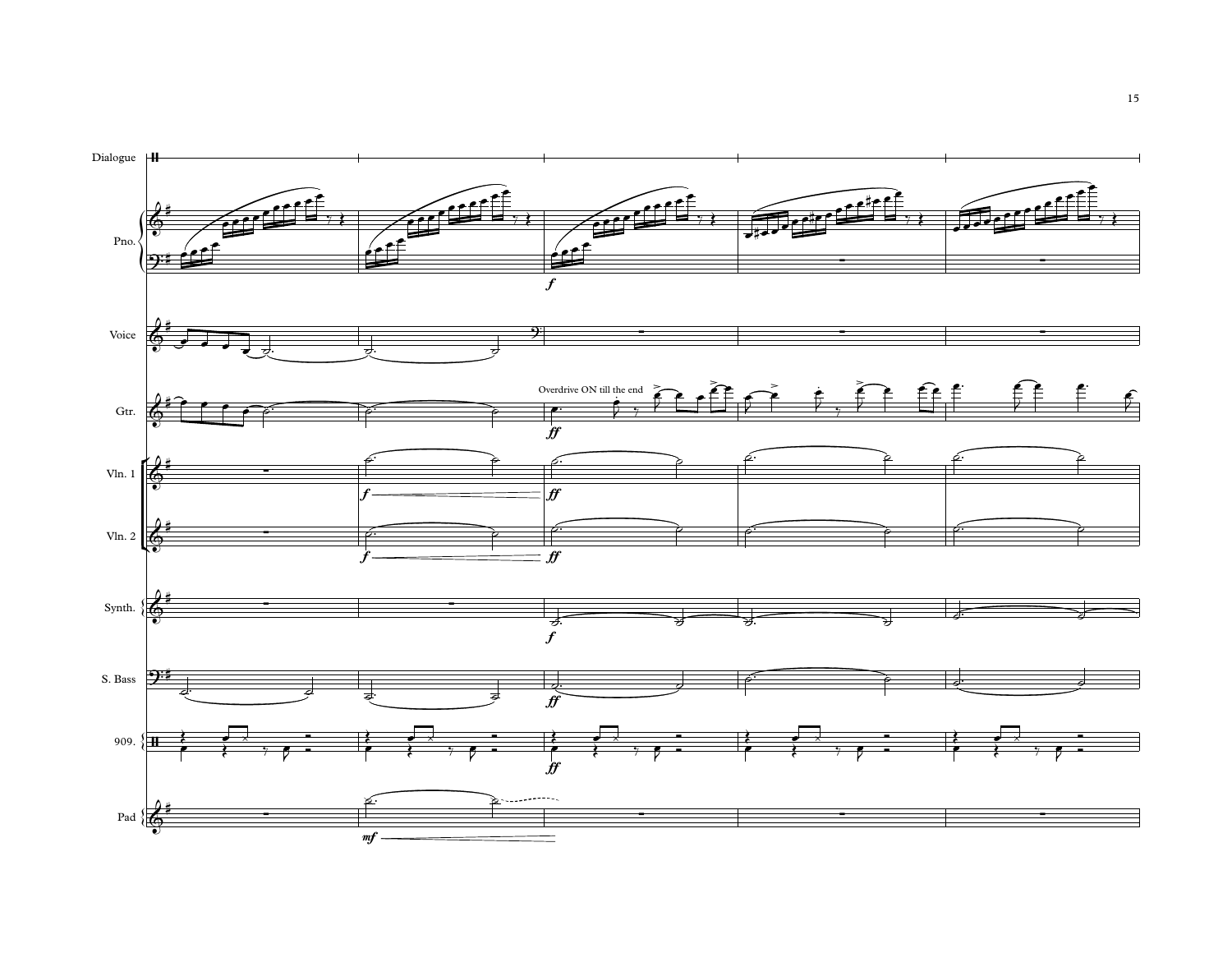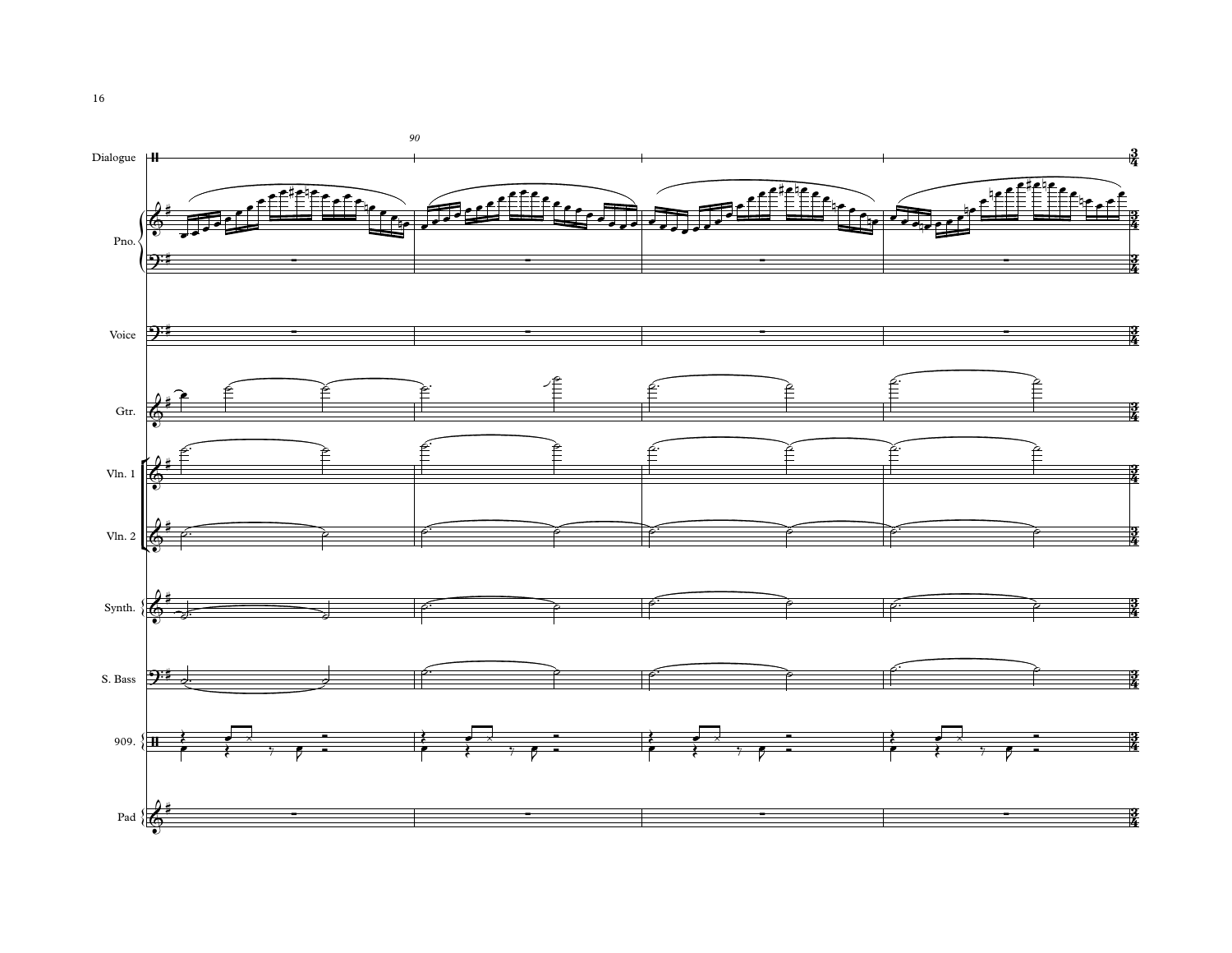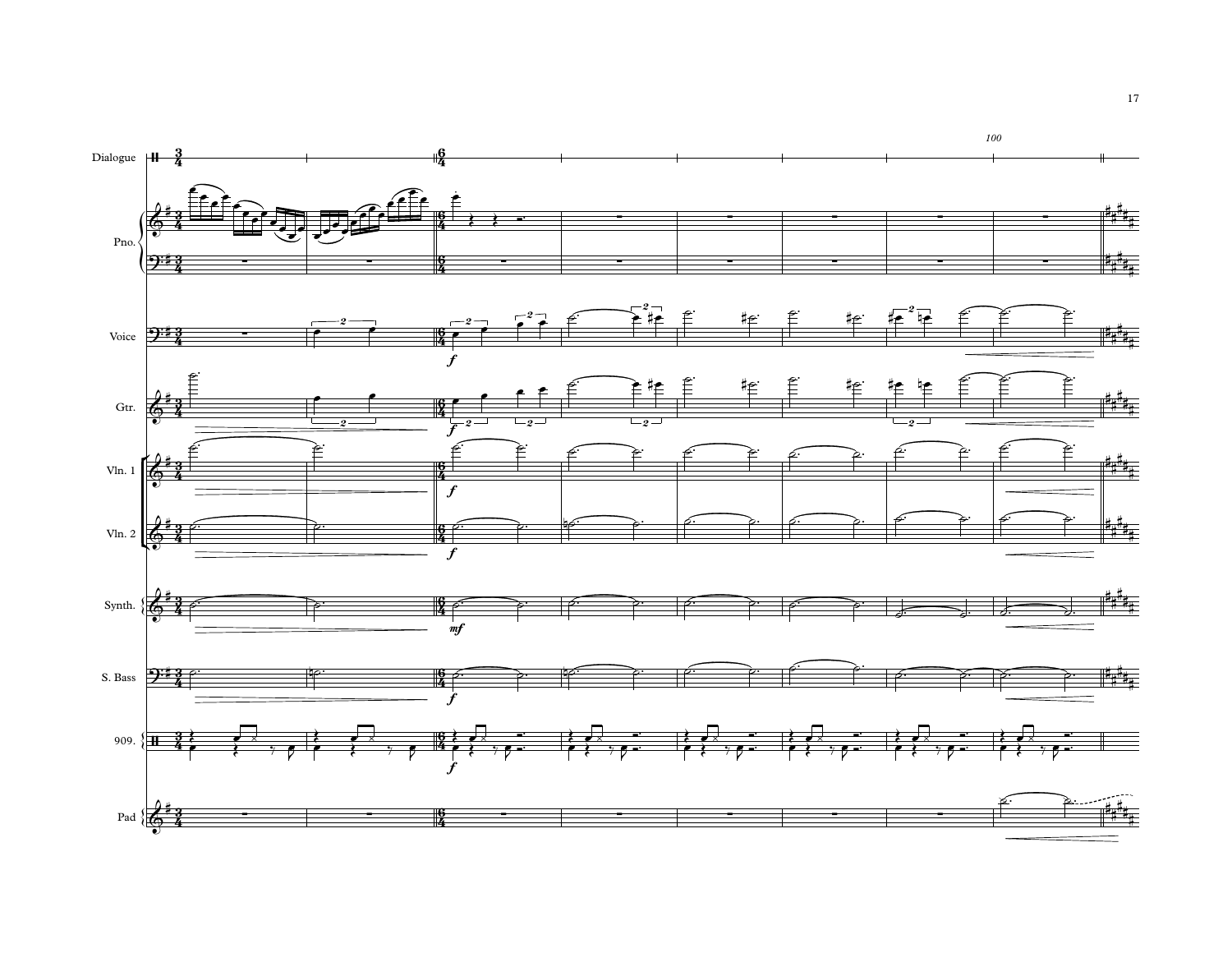